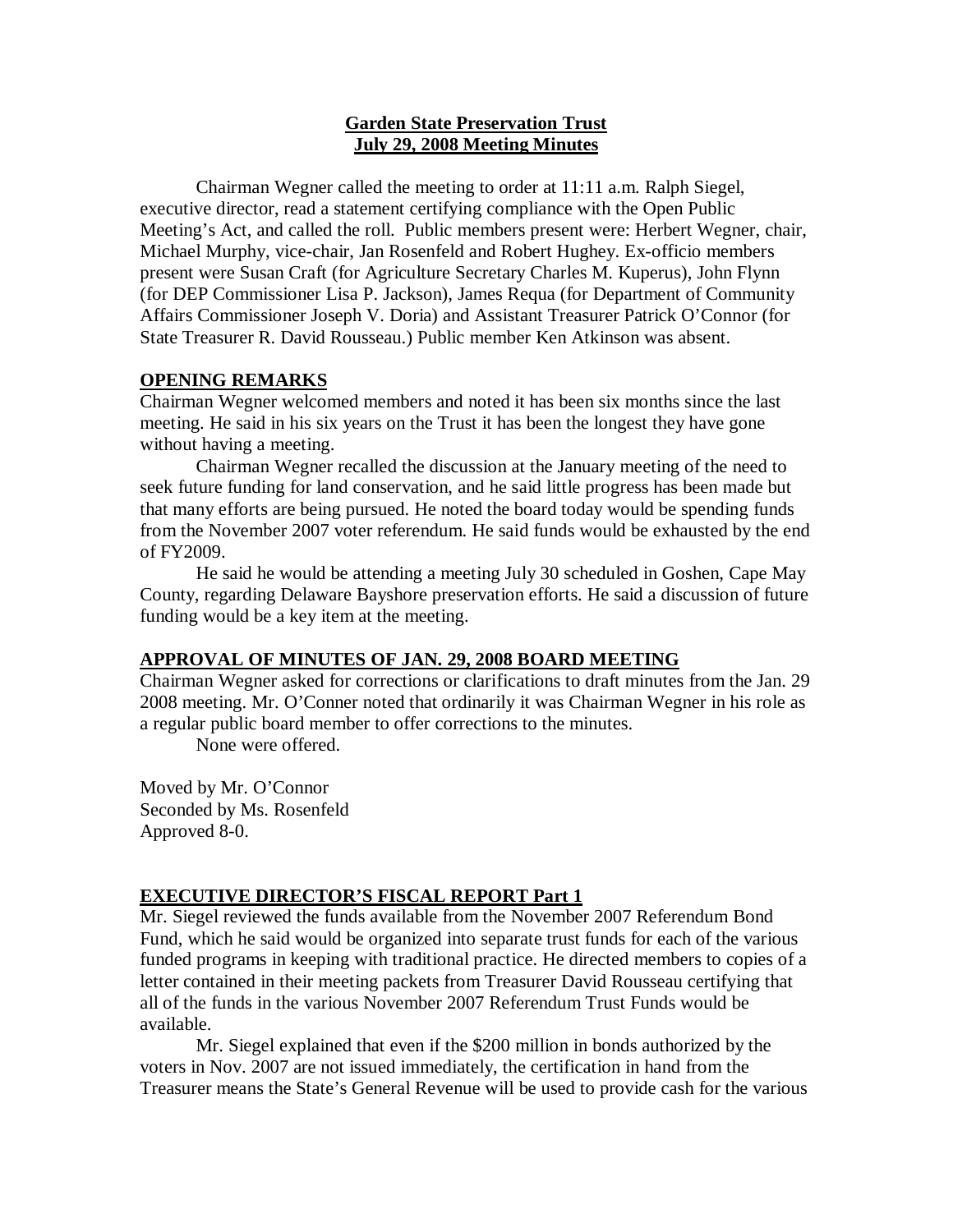Trust Funds, with the cash to be reimbursed to the State General Fund at the time that the bond issue actually occurs.

Mr. Siegel said this is common practice in past voter bond referenda because there has never been a need to immediately issue debt, and thereby incur immediate interest and debt-service costs, until the actual appropriations from these Trust Funds are enacted and signed into law, and the projects were being executed and the cash was required for acquisitions.

Ms. Craft asked whether this meant the programs could proceed to closings with these appropriations. Mr. Siegel said once the appropriations were signed by the Governor approving the funds for the projects, the projects could proceed to closing. He said the programs had no cause and no need to be concerned about whether the actual cash was literally available. He said the Office of Public Finance commonly issued General Obligation bonds, which are not identified for a specific purpose, and places those bond proceeds into a whole variety of trust funds in need of cash.

### **PRESENTATION OF STATE AGRICULTURE DEVELOPMENT COMMITTEE RECOMMENDATIONS FOR FY2009 GRANTS.**

Ms. Craft, executive director of the SADC, made the presentation to the board accompanied by her fiscal officer, Bryan Lofberg.

Ms. Craft reviewed farmland preservation accomplishments. She said 1,714 farms have been preserved accounting for 167,000 acres. She said this is 20 percent of the working farmland base in New Jersey. It represents the largest percentage of agricultural land base permanently preserved of any state in the nation. She said preservation spending has exceeded \$1.1 billion, with the State providing \$741 million, showing a third of the expenditure is coming from local partners at the county and municipal level.

Ms. Craft reviewed statistics in the special Highlands and Pinelands areas. She said 242 farms in the Highlands region have been preserved covering almost 30,000 acres. She said 25 percent of the funds have been spent in the Highlands area. In the Pinelands, she said 63 farms totaling 9,600 acres have been preserved at a cost of \$25 million. She said this 2 percent of the program's expenditures have occurred in the Pinelands, where preservation has also been achieved at a much larger scale by the landowner sales of Pinelands Development Credits (PDC) to be used in growth areas at no cost to the State. She said about 50,000 acres has bee preserved by the sale of PDCs.

Ms. Craft said the agency had 233 projects currently underway accounting for nearly 18,000 acres.

Ms. Craft said FY2009 recommendation covered the entire \$73 million farmland preservation portion of the November 2007 \$200 million bond issue referendum.

Mr. Siegel explained the actual resolution before the board totally \$69.4 million recommended for projects. The remainder of the \$73 million was to be appropriated for staff and administrative costs, which he said was up to the Legislature to approve. He said the GSPT only had statutory authority to consider preservation projects.

Ms. Craft said the voter referendum allowed 5 percent to be set aside for administration, and she wanted to lock it up to ensure the staff salaries were funded should there be a lengthy delay in renewal of farmland preservation funding.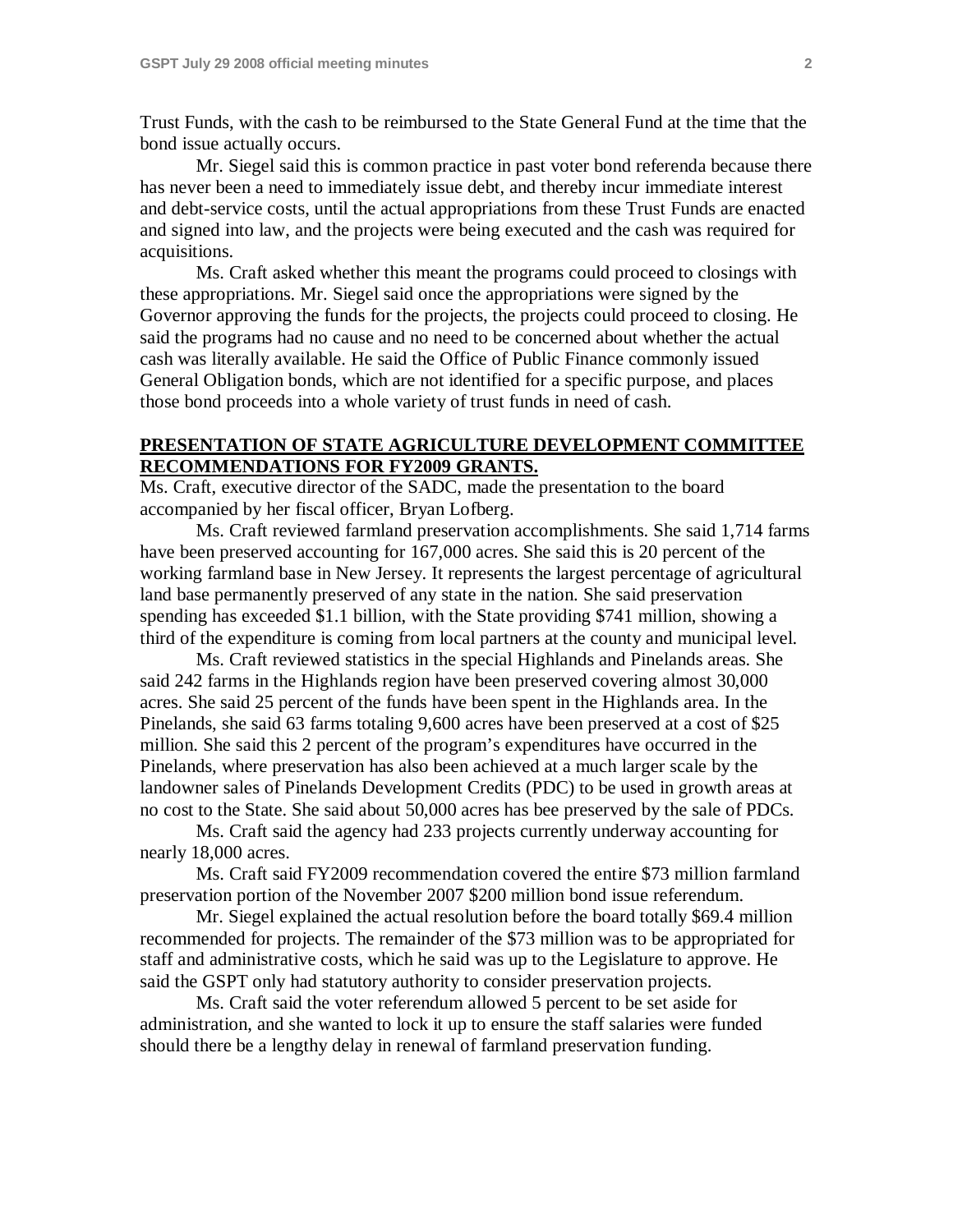Ms Craft said \$21.2 million was being reappropriated from projects that had been funded under prior appropriations. She said these funds were not needed because the projects had failed or had cost less than budgeted.

She said \$46 million was being recommended to provide \$2 million bloc grants to each of the 15 counties that have completed comprehensive plans for farmland preservation, plus an extra \$15 million available for additional grants to be allocated on a competitive basis. If a county used up its \$2 million grant with successful projects, they can apply for a share of the additional \$15 million. She said the county programs preserve the most farms and provide the best opportunity for the State to leverage the funds it provides with maximum local funding. There is also a grant of \$1 million to Cumberland County to fund projects even though that county has not completed a plan and so was not eligible for the bloc grant. She said she expected the plan from Cumberland to be finalized shortly.

Ms. Craft said the bloc grant system with \$2 million grants provides the maximum incentive for closing projects efficiently in keeping with the Garden State Preservation Trust's long-standing goal of the timely expenditure of State funds.

Ms. Craft then reviewed the State Direct easement acquisition program recommendation of \$10.8 million is designed to comply with the 2004 Highlands Act requirements of consistent geographical distribution of State spending on farmland preservation county by county. She said the SADC had calculated deficits of funding in certain counties under the system established in the Highlands Act, and so would be focusing new funds to bring the spending statistics into balance.

Ms. Rosenfeld asked about the funding levels and deficits in Hunterdon County. Ms. Craft explained the targets of spending for Hunterdon were met and exceeded.

Mr. O'Connor questioned why no State Direct easement acquisition funds were going to Morris County.

Ms. Craft said Morris County was not being neglected. She explained the State Direct program had little activity in Morris County prior to the enactment of the Highlands Act and therefore had no requirements for consistent distribution of State funding there. She said the SADC has provided substantial sums to Morris County for farmland preservation through the county's aggressive easement acquisition program. She said lots of farms have been preserved there. But she explained the Highlands Act only imposed the balanced-spending requirements on direct State spending, not on the grant funding that goes through the counties.

Ms. Craft then reviewed the municipal Planning Incentive Grant program. She said many old PIG project areas were replaced by the comprehensive planning in the new county bloc grant program. She said 37 municipalities still had local project areas with newly approved plans, and each would receive \$750,000 to continue their preservation activities.

Ms. Rosenfeld asked about certain counties active in farmland preservation not having any municipal PIGs project areas slated for FY2009 grants. Ms. Craft explained those PIG project areas used to be listed as municipal but really were run by the counties. She said the new county bloc grant and comprehensive plan has replaced them. She said municipal PIGs could also target certain small but important farms that might not meet county criteria for preservation.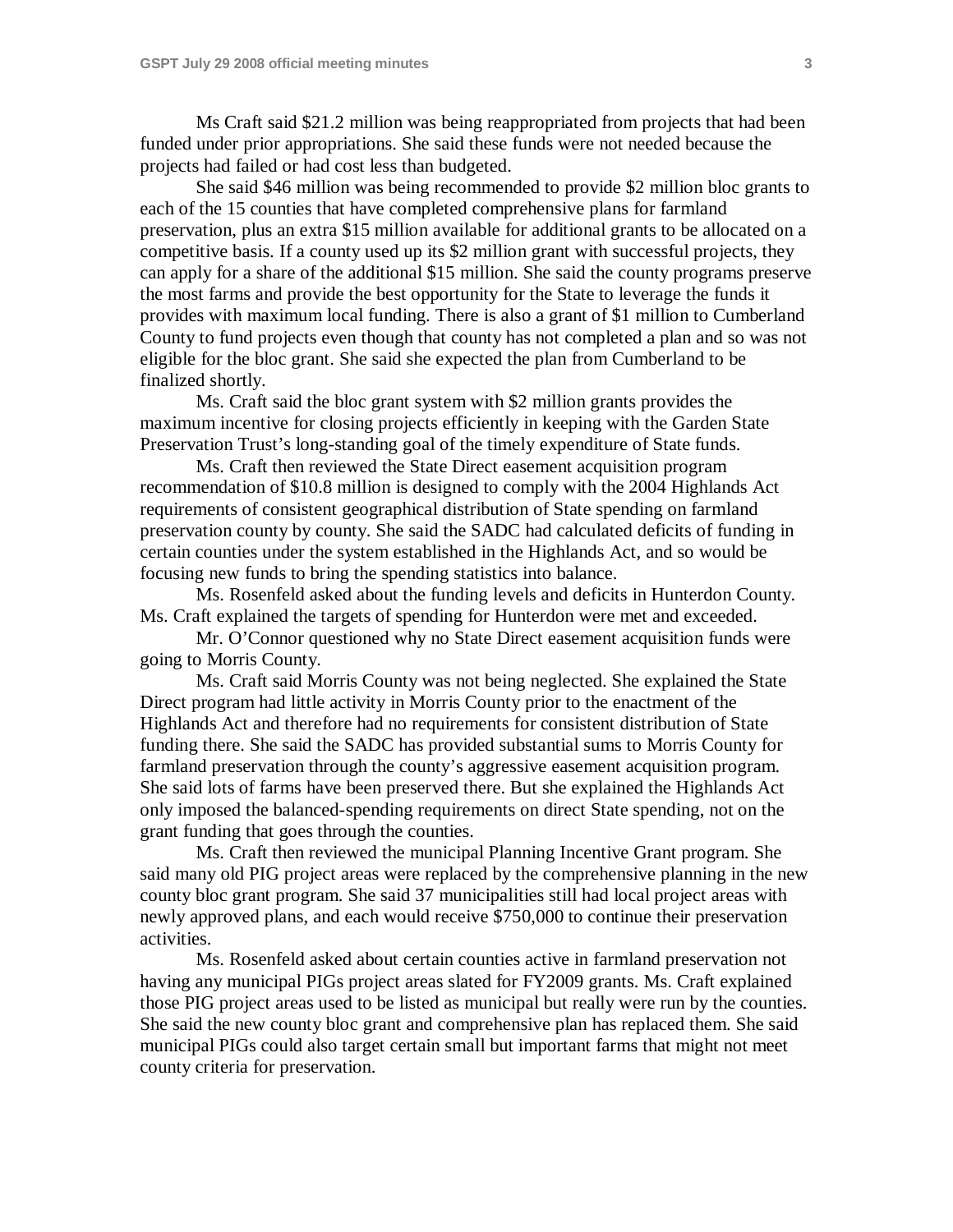Vice chairman Murphy asked if the PIG grants go directly to the municipalities or do they go through the counties. Ms. Craft said the funds are allocated for use at the municipal level but they are required to secure county approval for the project areas "so everyone is on the same page." Vice chairman Murphy asked of there were municipalities that might not be aware of the grant program because they rely on the county preservation agencies. Ms. Craft said county agencies are required to notify and consult municipal officials when pursuing preservation projects in their towns.

Mr. Siegel asked Ms. Craft to clarify how Morris County had been using the PIG program and why the grants were no longer needed.

Mr. Lofberg explained under the old PIG program, a municipality or a county could apply to have a project area accepted by the SADC. He said in Morris and Burlington, the county agencies were the lead agency in securing approval for the PIG project areas in certain municipalities. He said the PIGs were always county-run programs and so have now been replaced by the county bloc grant.

Chairman Wegner said he was familiar with the PIG program, having attempted to organize a PIG planning area in his town. He said he thought all PIG municipalities had to have created a special land-preservation property tax assessment to qualify. Ms. Craft said this was partially correct because a dedicated fund could also be used in place of a specific tax-rate dedication. She said the municipal funds would still be needed to share in the costs of the projects even if the county was doing all of the planning and preservation work.

Mr. Hughey asked about the lack of grants for Atlantic County. Ms. Craft said they have not had much activity in Atlantic County, neither municipal PIG project areas nor a county plan or request for a bloc grant.

Mr. O'Connor questioned counties received bloc grants and then municipalities also receiving PIG grants that they turn over to the county. Ms. Craft explained the municipalities do not receive cash grants nor do they turn anything over to anyone. She said the municipality is able to apply its \$750,000 grant to its share of the cost of targeted farms being preserved in cooperation with the county. She said the \$2 million county bloc grants and the \$750,000 municipal PIG grants could only total 60 percent of the total project cost regardless of the combination. She said 40 percent of the project costs had to be funded at the local or county level with their own funds.

Ms. Craft reviewed the non-profit grant recommendations of \$6.5 million. She said the SADC received a "tremendous" number of applications, and they asked the nonprofit land trusts to limit their requests to their top three best farm projects. She said grants of \$500,000 to \$825,000 were being recommended to the various land trusts according to the rankings of the farms they had targeted.

Mr. O'Connor asked about projects using the name of a developer, Toll Brothers. Ms. Craft said the project was name for the land owner. She said in this case the nonprofit land trust has identified the developer's tract of land as an important property to be preserved.

Ms. Siegel said over the years many conservation transactions are done with developers or the real estate industry as land owners, rather than with traditional farmers. He said developers will acquire land that is more suitable for conservation or agriculture, and so will frequently apply for land preservation funding.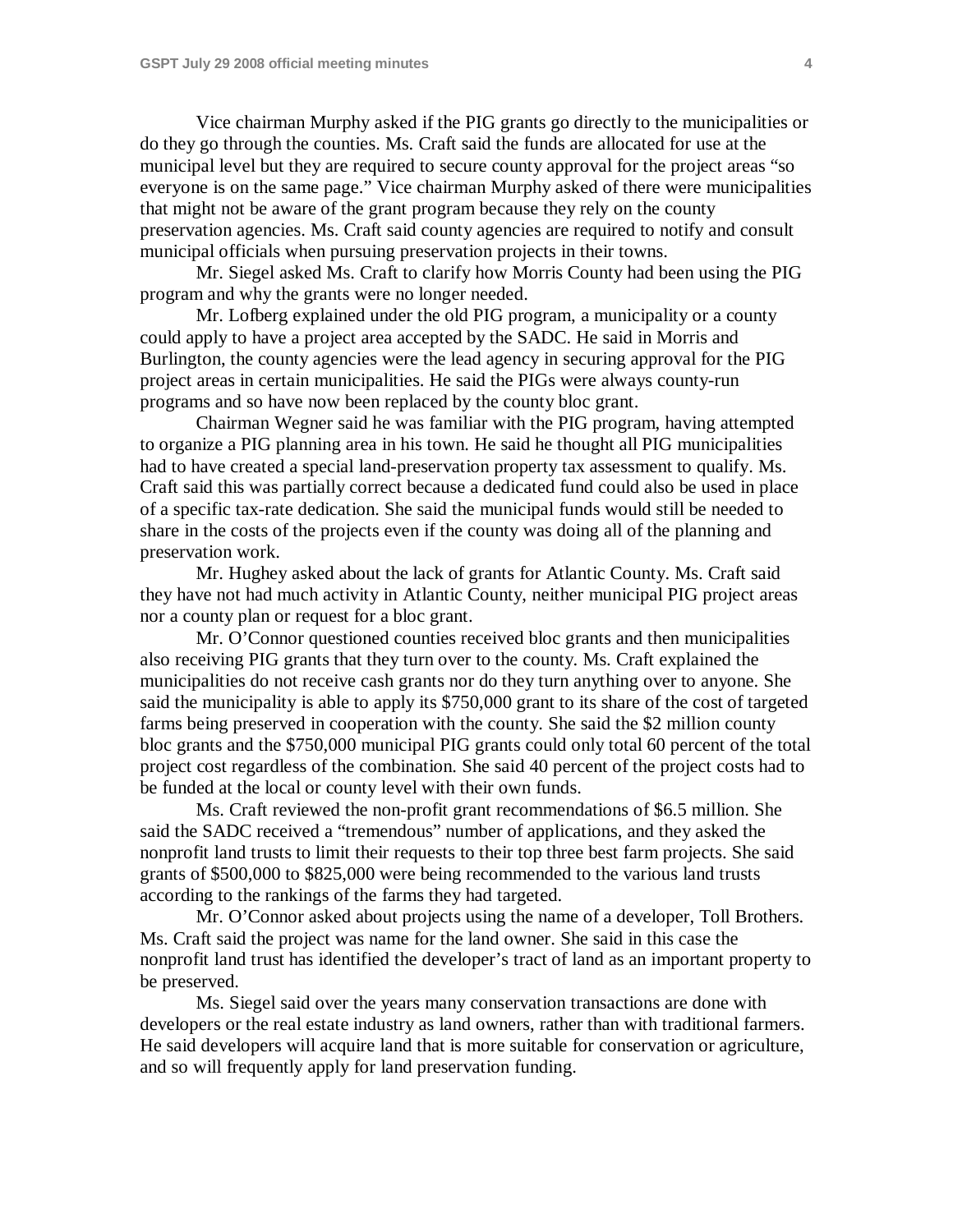Mr. Requa asked if it is easy to re-allocate funds from an inactive county to a more active area. Ms. Craft said funds will not be permitted to languish and that grants in future years will be adjusted to create incentives and focus State dollars where valuable farms are being preserved most efficiently.

Chairman Wegner praised Ms. Craft for her even-handed administration of the program, recognizing the difficulty of pleasing competing interests or the variety of local governments involved.

# **RESOLUTION # 08-006 APPROVING TO APPROVE FARMLAND PRESERVATION PROGRAM GRANT RECOMMENDATIONS FOR FY2009 FOR ATLANTIC, BURLINGTON, CAMDEN, CAPE MAY, HUNTERDON, MERCER, MIDDLESEX, MONMOUTH, MORRIS, OCEAN, PASSAIC, SALEM, SOMERSET, SUSSEX AND WARREN COUNTIES FROM THE GARDEN STATE FARMLAND PRESERVATION TRUST FUND.**

Mr. Siegel explained the need for separate resolutions to accommodate Mr. Atkinson on his likely need to recuse himself from Gloucester County recommendations.

Chairman Wegner asked for motions to approve the Resolution.

Moved by Mr. O'Connor Seconded by Ms. Rosenfeld Approved 7-0.

Ms. Craft recused herself from the vote because of her role as director of the SADC.

### **RESOLUTION # 08-007 APPROVING TO APPROVE FARMLAND PRESERVATION PROGRAM GRANT RECOMMENDATIONS FOR FY2009 FOR GLOUCESTER COUNTY FROM THE GARDEN STATE FARMLAND PRESERVATION TRUST FUND.**

Chairman Wegner asked for motions to approve the Resolution.

Moved by Mr. O'Connor Seconded by Mr. Hughey Approved 6-0.

Ms. Craft recused herself from the vote because of her role as director of the SADC. Chairman Wegner recused himself because of personal involvement in Gloucester County projects.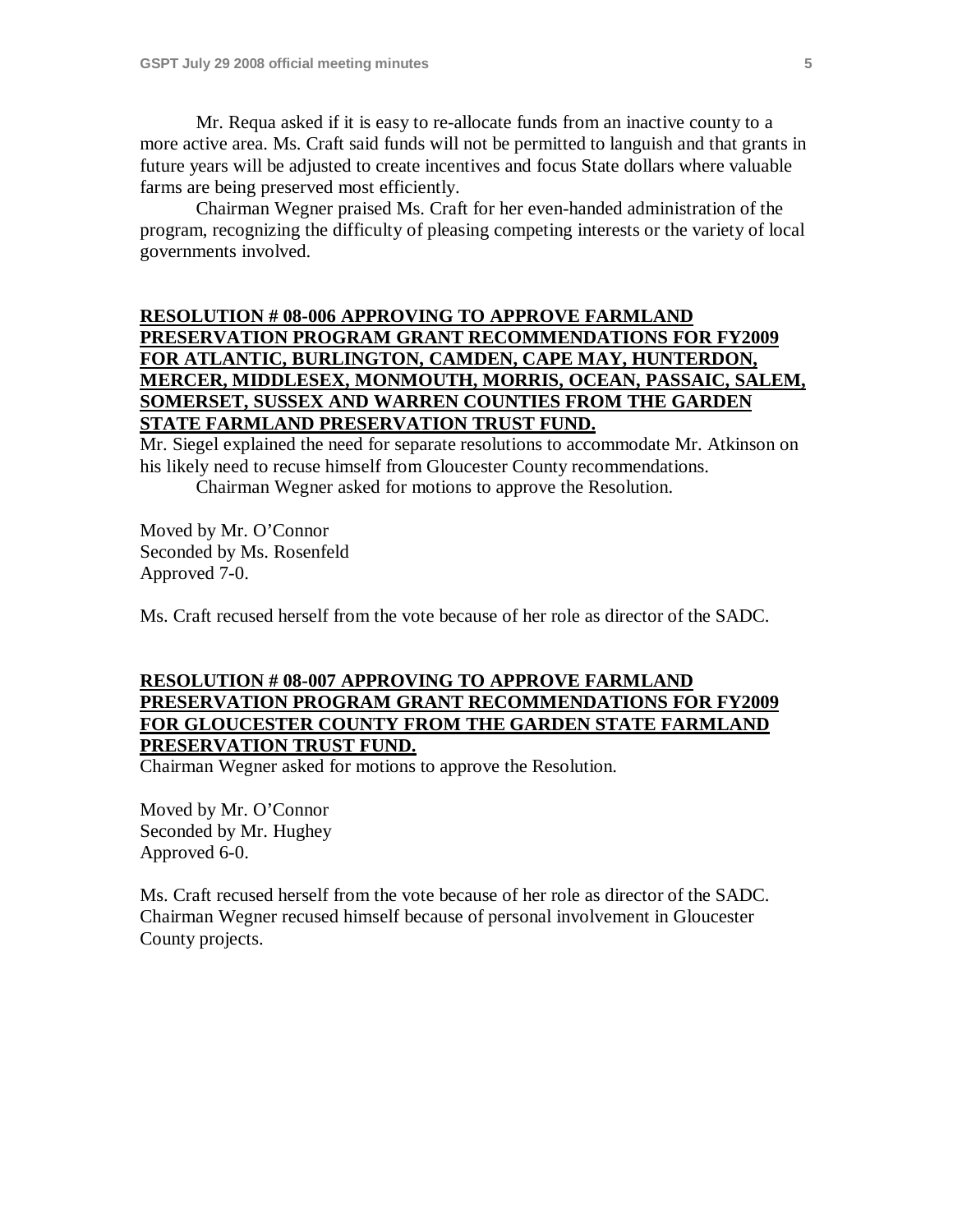### **RESOLUTION # 08-008 APPROVING TO APPROVE FARMLAND PRESERVATION PROGRAM GRANT RECOMMENDATIONS FOR FY2009 FOR ATLANTIC, BURLINGTON, CAMDEN, CAPE MAY, HUNTERDON, MERCER, MIDDLESEX, MONMOUTH, MORRIS, OCEAN, PASSAIC, SALEM, SOMERSET, SUSSEX AND WARREN COUNTIES FROM THE 2007 REFERENDUM FARMLAND PRESERVATION BOND FUND PL 2007 C.119.** Chairman Wegner asked for motions to approve the Resolution.

Moved by Mr. O'Connor Seconded by Ms. Rosenfeld Approved 7-0.

Ms. Craft recused herself from the vote because of her role as director of the SADC.

# **RESOLUTION # 08-009 APPROVING TO APPROVE FARMLAND PRESERVATION PROGRAM GRANT RECOMMENDATIONS FOR FY2009 FOR GLOUCESTER COUNTY FROM THE 2007 REFERENDUM FARMLAND PRESERVATION BOND FUND PL 2007 C.119.**

Chairman Wegner asked for motions to approve the Resolution.

Moved by Mr. Hughey Seconded by Mr. O'Connor Approved 6-0.

Ms. Craft recused herself from the vote because of her role as director of the SADC. Chairman Wegner recused himself because of personal involvement in Gloucester County projects.

#### **EXECUTIVE DIRECTOR'S REPORT**

Mr. Siegel reviewed the content of the members' books featuring a photo of a rare plant species that since the January meeting had been discovered in the Whittington State Forest.

Mr. Siegel said GSPT FY2008 appropriations bills for the Green Acres program and the New Jersey Historic Trust had passed the Legislature in June and were on the Governor's desk awaiting signature.

Mr. Siegel said Chairman Wegner asked him to provide an update on legislative initiatives to renew land conservation funding or the GSPT. He reviewed half a dozen bills seeking voter referenda ranging from a \$75 million bond act for recreational development to a concurrent resolution to constitutionally dedicate \$150 million for 30 years for conservation.

Mr. Siegel said a set of two bills that drew the most attention was a \$150 million water tax proposal, one bill to create the tax and a second bill to dedicate the funds to conservation. He said none got out of committee.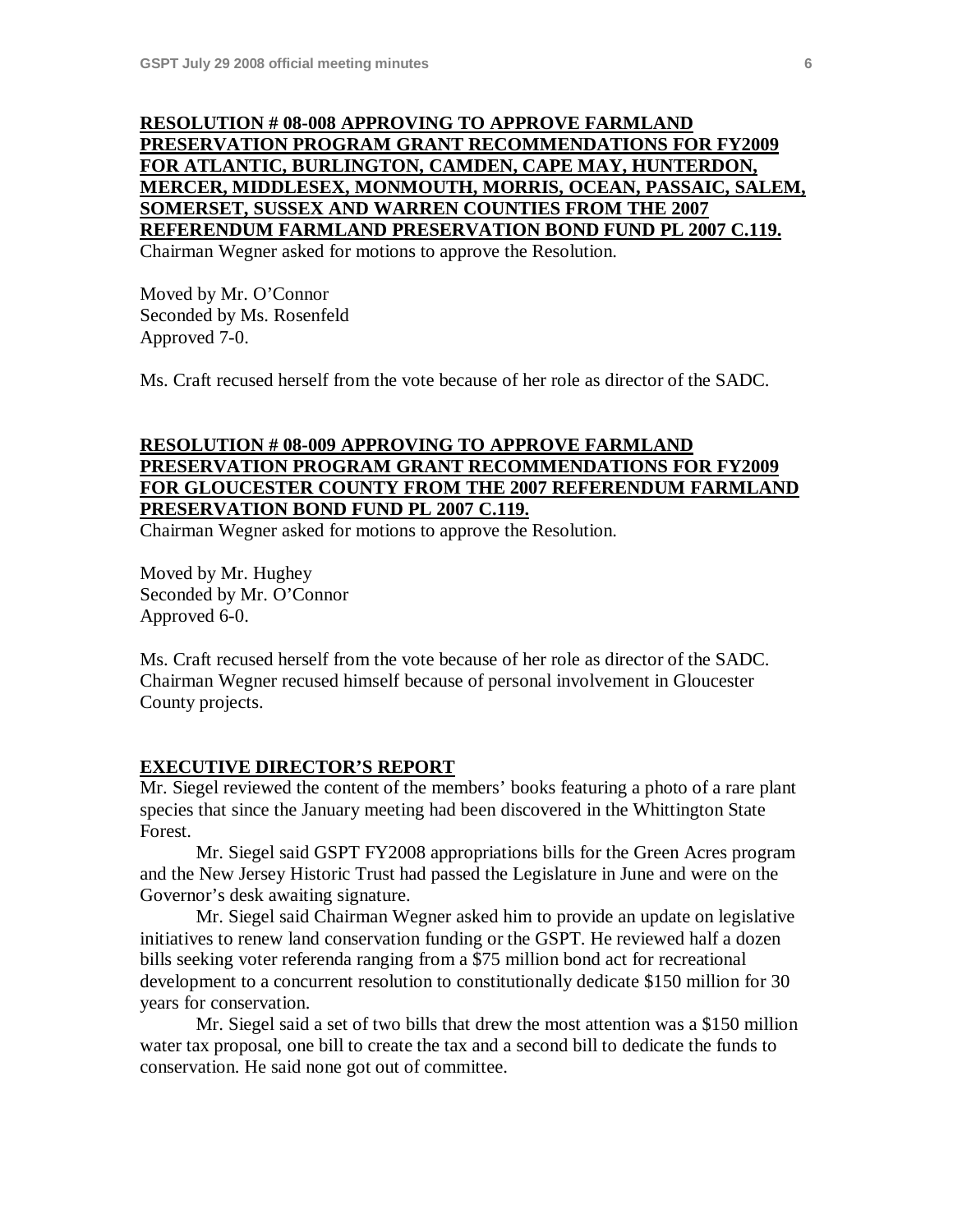Mr. Siegel said the Governor's office has not endorsed any of these measures and had suggested funding conservation as part of the administration proposal to massively restructure all State debt. He said that proposal was having difficulties in the Legislature.

Mr. Siegel asked Mr. Flynn, director of the Green Acres program, to brief his fellow board members on the status of Green Acres applications. He said GSPT funds already appropriated for FY2008 were keeping his agency busy and he expected to return to the GSPT in the fall with recommendations for FY2009 projects for the Green Acres and also for the revived Blue Acres flood-property acquisition program.

Mr. Siegel noted the GSPT office budget audits were included in the members' books and he invited questions or comments about it to himself or to Ms. Rosenfeld, the chair of the Finance and Audit Subcommittee.

Mr. Siegel said the draft Stewardship Report of the GSPT's 2006 Stewardship Conference has been ready for nearly two years but has not been printed and issued for want of recommendations by the board. He said draft recommendations were circulated. He said he wanted to issue the report, even if recommendations were excluded.

Mr. Siegel said the contract for a conservation financial advisor has not been renewed because the request for proposal, which he said he had drafted in May, has not been finalized by the Treasury department and approved to be issued. He said the financial advisor, Mr. Pat O'Connell, who was at the meeting, has been assisting and facilitating innovative conservation financing, most specifically Installment Purchase Agreement contracts. Mr. Siegel explained the GSPT has made it a policy priority to encourage innovative financing to better leverage the use of GSPT funds.

Mr. Siegel said the GSPT office budget proposal for FY2009 would be held at the request of the Governor's Counsel's office until a report on actual spending for FY2008 was available.

Ms. Craft asked about the guidelines for expenditure of GSPT office funds without an approved office budget. Mr. Siegel said the Legislature had already appropriated \$476,000 to the GSPT for office operations for FY2009. He said this appropriation was adequate to ensure that spending on standard operations continued without interruption on such routine, recurring costs as his own salary and the utilities bills for his office. He said the GSPT board approval of a line-item budget to break down the \$476,000 was done to give the board a voice in how the office spends its appropriated funds, mainly for special expenditures. He said it was a bureaucratic issue rather than a substantial one because the Legislature has already appropriated the funds and so authorized their use.

Ms. Rosenfeld commented on the draft Stewardship Report, saying her sense of it was that the board had no consensus on ideas it wanted to recommend. She said too much time has passed since the GSPT conference was held and that in her opinion the report should be issued without the benefit of recommendations, especially since different members were now on the board.

Mr. Siegel asked if there was agreement among the members with Ms. Rosenfeld's position on the matter.

Chairman Wegner said his recollection was that many presenters at the 2006 Stewardship conference made a passionate plea for money, and he did not see how the GSPT board would ever reach consensus on which of these appeals might be the most worthwhile. He said Mr. Siegel put a lot of effort in the draft report and that many people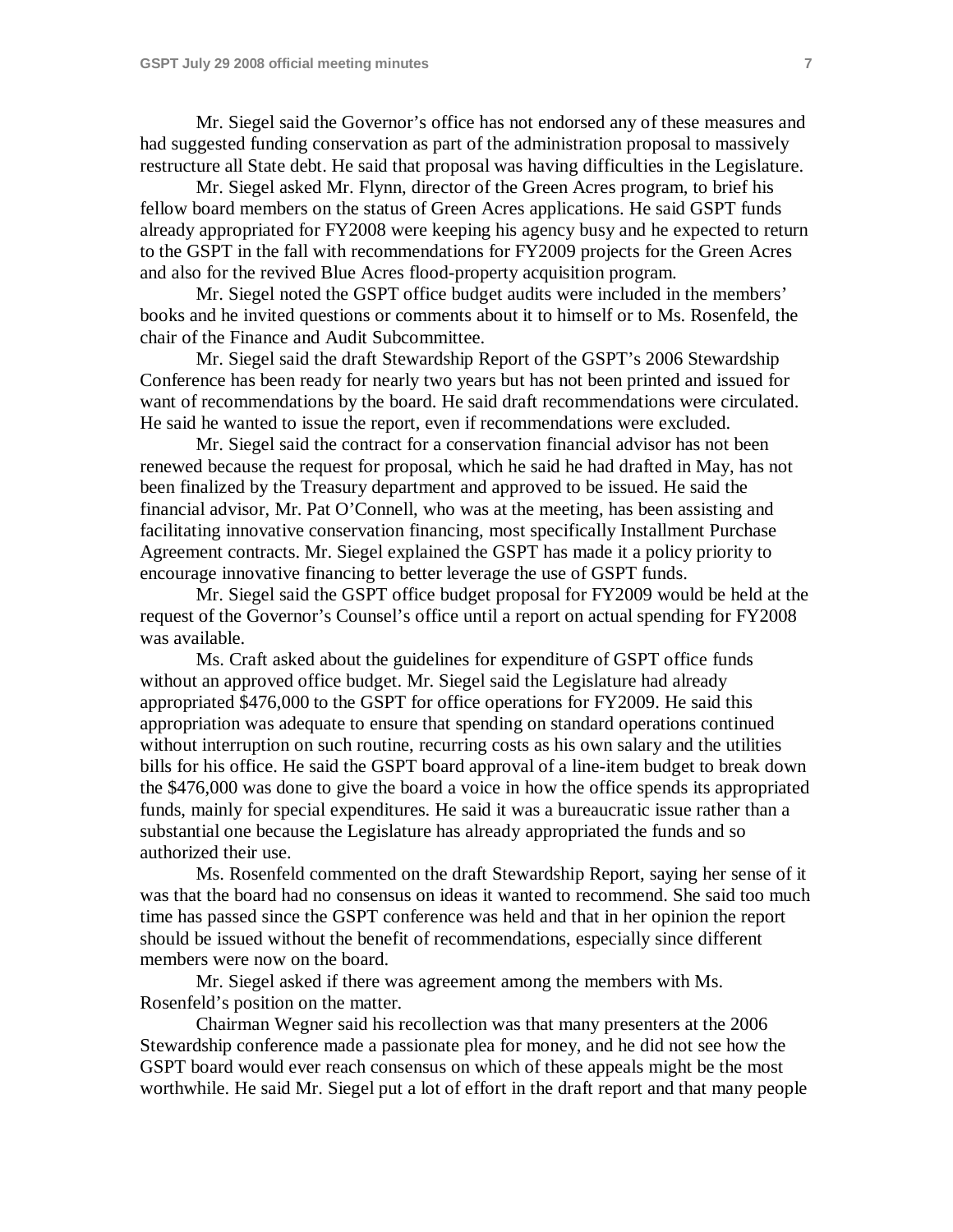at the conference made excellent presentations, and so the report with their presentations should be issued without additional delay and without waiting for a GSPT board recommendation.

Vice chairman Murphy, who was chairman in 2006 and therefore presided at the Stewardship conference, said he agreed with the sentiments of the chairman and Ms. Rosenfeld to avoid further delay in a struggle to find consensus on recommendations.

Mr. Hughey noted he was not on the board in 2006 but that he believed it was a well-presented and valuable report that should be issued. He said things get outdated quickly in government.

Mr. Hughey asked Mr. Siegel to explain the holdup in the RFP for the conservation financial advisor contract. Mr. Siegel said he has been unable to get an answer on this matter from the contract procurement officials in the Treasury department. He said Treasury administration staff has been under tremendous pressure and he asked Mr. Hughey for patience.

Mr. Hughey said he was concerned that such a small contract would slip between the cracks of the bureaucracy.

Ms. Craft said conservation financial advisor services were essential in a key preservation deal her office has been trying to complete that has already taken far too long.

Ms. Craft also said Stewardship report recommendations would be a problem because any new spending program the GSPT might endorse could divert funds from the main land acquisition programs.

Vice Chairman Murphy proposed a motion to release the report without recommendation. Mr. Siegel and Chairman Wegner said they did not believe a formal motion was necessary as long as all were in agreement. Mr. Siegel suggested a copy of the instant minutes be placed into the report to explain why there were no board recommendations. Ms. Rosenfeld and others said it was best not to do that and to simply issue the report as is without comment.

Chairman Wegner asked Mr. Flynn for his views. Mr. Flynn echoed Ms. Craft's remarks that recommendations for a new program might introduce competition for the funds the land acquisition programs needed.

Mr. Siegel said he was satisfied he had the direction he needed.

Chairman Wegner suggested drafting a formal letter to the Treasury department asking them to make some progress on issuing the request-for-quotes for the conservation financial adviser contract.

Mr. Hughey disagreed with the formality of a letter and directed the question to Mr. O'Connor, as the Treasury department representative, about the hold-up in the contract. Mr. O'Connor said he would inquire into the matter.

## **RESOLUTION # 08-010 SUSPENDING THE EXPENDITURE MONITORING PROGRAM AND REPEALING RESOLUTION #04-010**

Mr. Siegel reviewed the history and basis of the Expenditure Monitoring Program created in 2004 to monitor the quarterly expenditure of funds by the Green Acres and Farmland Preservation Programs.

He said the GSPT in 2004 and 2005 was in a quandary because most of the previously appropriated funds had not yet been spent, but a delay in issuing bonds would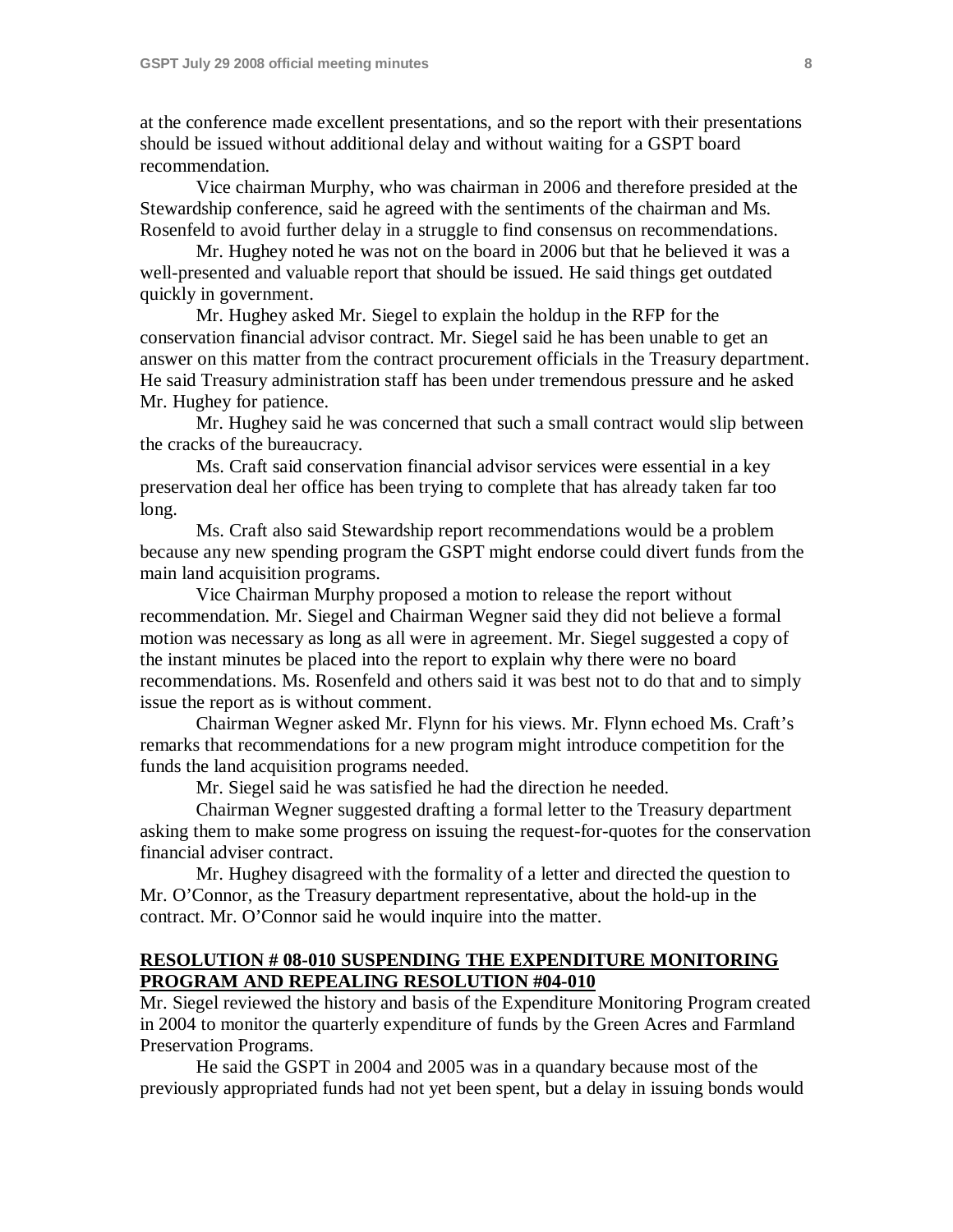have meant no new appropriations could be approved in those two years. Before agreeing to underwrite bonds, investment banks and bond counsel were demanding a specific management plan to ensure the bond funds are expended in compliance with SEC regulations and IRS law concerning tax exempt municipal bonds.

Mr. Siegel said the land acquisition programs ramped up in subsequent years with the record year, FY2007, preservation closings were occurring at the pace of \$5 million in deals per week. He said the targets of \$195 million for FY2008 were actually missed at \$178 million, which was 90 percent, but that it was sufficient.

Mr. Siegel explained in detail that 91 percent of the GSPT bond funds had been expended over 36 months, which was above the IRS legal requirement of 85 percent expended. Therefore no reason existed to continue the GSPT's Expenditure Monitoring Program.

Ms. Rosenfeld said the Expenditure Monitoring Program has been successful in getting the money out as quickly as possible and makes a strong case for future funding. She asked if there was a legal reason the program could not be continued.

Mr. Siegel said it was a decision for the board whether or not to continue the program. But he said there was no longer a legal reason to keep the program. He said the Expenditure Monitoring Program included many field presentations in places such as Hunterdon County, where expenditures had lagged. He said in these presentations he always described the EMP spending targets as legally necessary. He said this could no longer be said because the legal necessity had expired.

Mr. Hughey asked if there was a new bond issue whether a new expenditure target program would be required. Mr. Siegel said it believed it would.

Ms. Craft said the program had served a valuable policy objective in making sure land preservation agencies used their funds promptly regardless of legal requirements. She said it had a driving effect on the new rules to reform the farmland program.

Chairman Wegner said the policy objectives behind the timely expenditure for GSPT funds for permanent preservation remained valid and so the Expenditure Monitoring Program should be continued as a policy.

Mr. Siegel said a new resolution would be drafted for the next meeting.

### **RESOLUTION # 08-011 TO ESTABLISH COMMUNITY CONSERVATION AWARDS PROGRAM TO RECOGNIZE MUNICIPALITIES**

Mr. Siegel reviewed the idea of establishing GSPT Community Conservation awards as a means of attracting public recognition of preservation projects.

Ms. Craft asked about criteria. Mr. Siegel said he wanted to avoid detailed criteria or a handbook. He said he would want interested communities to apply for an award and then the board could judge based on the applications as to whether expenditure, preservation acreage, preserved landscapes or other measures where the best basis on which to make an award.

Mr. Siegel said he was seeking board approval but that approval from the Administration and from the various departments had not yet been secured. He said he wanted to make sure his own board was behind him before approaching the other partner agencies.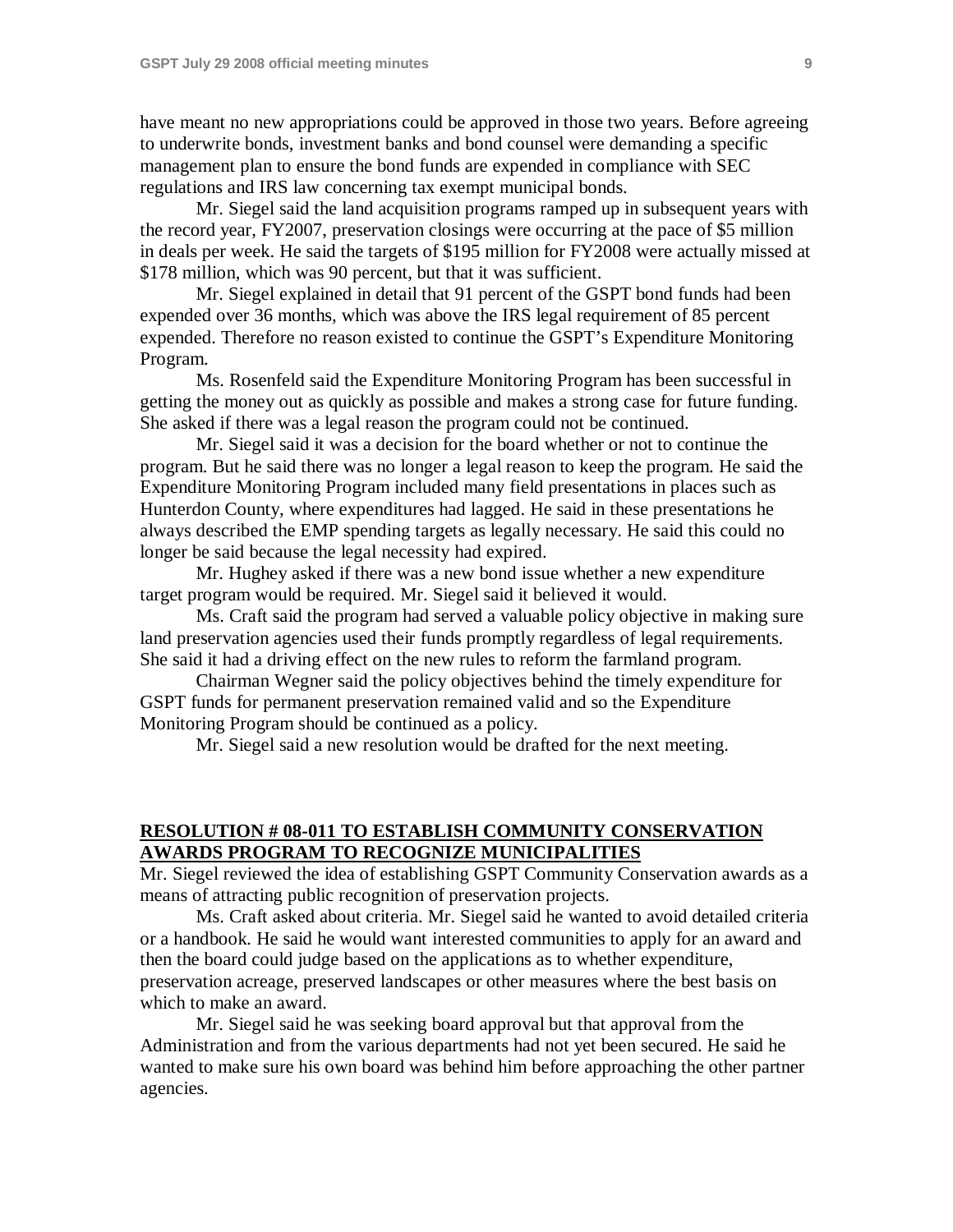Chairman Wegner asked for a motion to approve the resolution.

Moved by Mr. O'Connor Seconded by Ms. Craft Approved 7-0.

Vice-chairman Murphy had left the meeting.

### **SUBSTANTIAL APPROVAL OF MEETING MINUTES FOR TRANSMITTAL TO THE GOVERNOR'S OFFICE.**

Mr. Siegel reviewed the actions taken during the meeting and requested "substantial approval" of the minutes of these actions as he had reviewed them.

Chairman Wegner asked for a motion for substantial approval of the July 29 meeting minutes.

Moved by Mr. O'Connor Seconded by Ms. Rosenfeld Approved 7-0.

#### **TRUST MEMBER COMMENTS**

Chairman Wegner said he had received volumes of inquires and emails about renewal of funding for the Garden State Preservation Trust. He said he had hoped to discuss the matter openly at the board meeting but that Mr. Siegel had explained prior to the meeting that State employees such as himself and the cabinet designees sitting on the board were limited in participating in discussions concerning legislative advocacy.

Chairman Wegner said he would have expected one of the funding initiatives to have gotten somewhere by now and was disappointed that none had. He said it meant there would be no preservation funding for FY2010. He said this bothered him "tremendously." He said many landowners who had been reluctant to preserve their farms in the past were now coming forward.

He asked for other comments. Mr. Hughey said no one could disagree but that everyone had to accept the depth of the State's financial crisis. He said once a proposal has been structured and advances, that will be the time for the GSPT board to make its voice heard.

Chairman Wegner said he recently approached a local legislator to discuss the GSPT funding matter and he said the legislator avoided him because he wanted to avoid the subject.

#### **PUBLIC COMMENTS**

Chairman Wegner asked if there was anyone from the public who wished to address remarks to the Trust members.